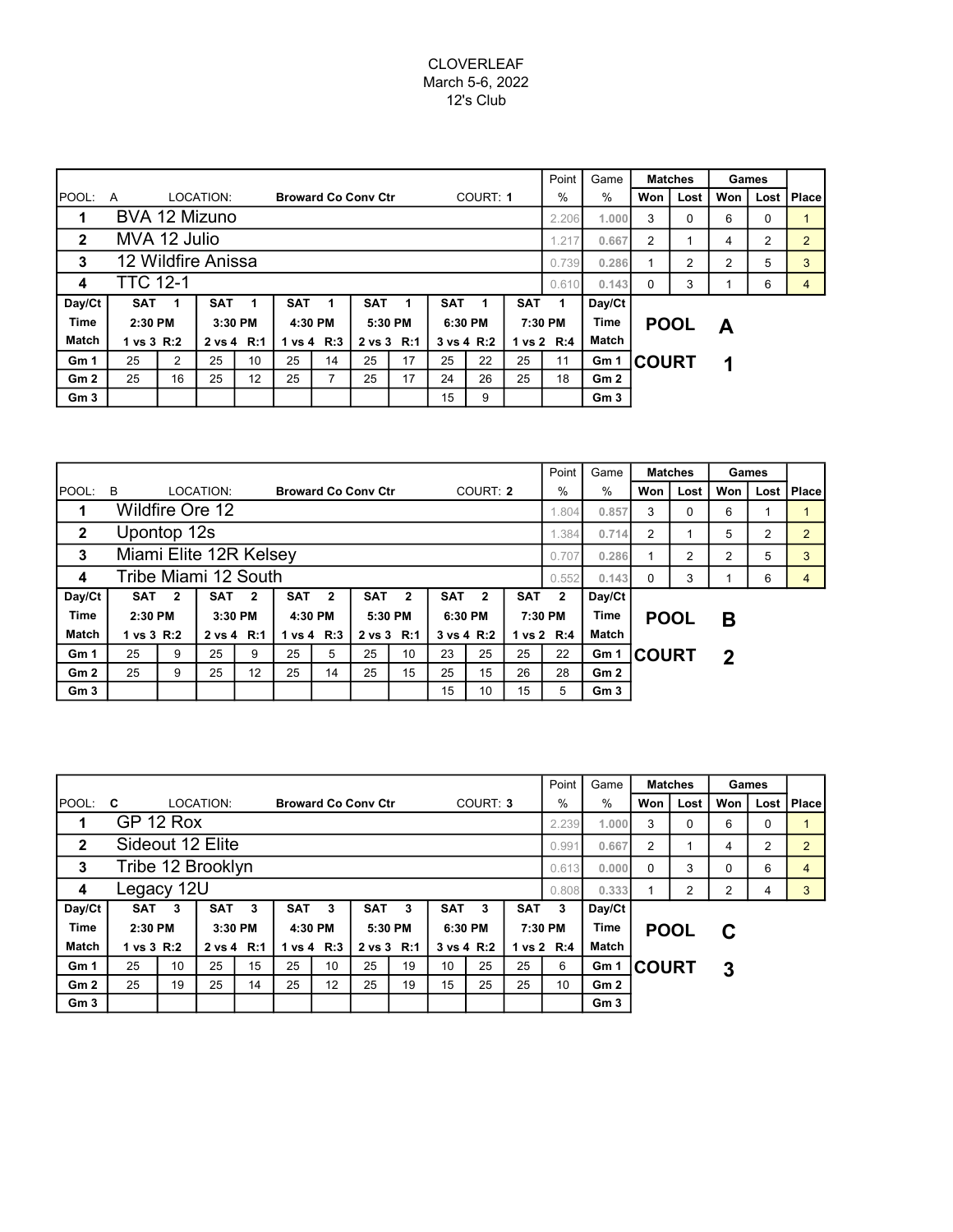|                 |                                 |      |            |    |            |            |                            |                |            |    |            | Point         | Game            |                  | <b>Matches</b> | Games |              |                |  |  |
|-----------------|---------------------------------|------|------------|----|------------|------------|----------------------------|----------------|------------|----|------------|---------------|-----------------|------------------|----------------|-------|--------------|----------------|--|--|
| POOL: D         |                                 |      | LOCATION:  |    |            |            | <b>Broward Co Conv Ctr</b> |                | COURT: 4   |    | $\%$       | $\frac{0}{0}$ | Won             | Lost             | Won            |       | Lost   Place |                |  |  |
|                 | <b>WVBA 12 Elite Purple</b>     |      |            |    |            |            |                            |                |            |    |            | 2.830         | 1.000           | 3<br>0<br>6<br>0 |                |       |              |                |  |  |
| $\mathbf{2}$    | <b>HIGH VOLTAGE 10/12 STATE</b> | .265 | 0.667      | 2  |            | 4          | 2                          | $\overline{2}$ |            |    |            |               |                 |                  |                |       |              |                |  |  |
| 3               | <b>VIPERS 12's Gold</b>         |      |            |    |            |            |                            |                |            |    |            |               | 0.143<br>0.645  | $\Omega$         | 3              |       | 6            | $\overline{4}$ |  |  |
| 4               | Palm Beach Jrs 11-12 USA        |      |            |    |            |            |                            |                |            |    |            | 0.572         | 0.286           |                  | 2              | 2     | 5            | 3              |  |  |
| Day/Ct          | SAT                             | 4    | <b>SAT</b> | 4  | SAT        | -4         | SAT                        | 4              | <b>SAT</b> | 4  | <b>SAT</b> | 4             | Day/Ct          |                  |                |       |              |                |  |  |
| Time            | 8:00 AM                         |      | $9:00$ AM  |    | 10:00 AM   |            | 11:00 AM                   |                | 12:00 PM   |    | $1:00$ PM  |               | Time            | <b>POOL</b>      |                | D     |              |                |  |  |
| <b>Match</b>    | 1 vs 3 R:2<br>2 vs 4 R:1        |      |            |    | 1 vs 4 R:3 | 2 vs 3 R:1 |                            |                | 3 vs 4 R:2 |    | 1 vs 2 R:4 | Match         |                 |                  |                |       |              |                |  |  |
| Gm <sub>1</sub> | 25                              | 13   | 25         | 6  | 25         | 6          | 25                         | 11             | 25         | 15 | 25         | 18<br>Gm 1    |                 | <b>COURT</b>     |                | 4     |              |                |  |  |
| Gm <sub>2</sub> | 25                              | 5    | 25         | 19 | 25         | 5          | 25                         | 12             | 23         | 25 | 25         | 6             | Gm2             |                  |                |       |              |                |  |  |
| Gm <sub>3</sub> |                                 |      |            |    |            |            |                            |                | 11         | 15 |            |               | Gm <sub>3</sub> |                  |                |       |              |                |  |  |

|                 |                       |       |            |         |                |                |                            |                |                |    | Point          | Game       | <b>Matches</b>  |               | Games |      |              |  |
|-----------------|-----------------------|-------|------------|---------|----------------|----------------|----------------------------|----------------|----------------|----|----------------|------------|-----------------|---------------|-------|------|--------------|--|
| POOL:           | - E                   |       | LOCATION:  |         |                |                | <b>Broward Co Conv Ctr</b> |                | COURT: 5       |    | $\%$           | %          | Won<br>Lost     |               | Won   | Lost | <b>Place</b> |  |
|                 | Miami Hype 12 Angie   | 1.918 | 0.857      | 3       | 0              | 6              |                            |                |                |    |                |            |                 |               |       |      |              |  |
| $\overline{2}$  | Miami Wave 12 Aqua    |       |            |         |                | 1.529          | 0.714                      | $\overline{2}$ |                | 5  | $\overline{2}$ | 2          |                 |               |       |      |              |  |
| 3               | Palm Beach Jrs 12 USA | 0.739 | 0.333      |         | $\overline{2}$ | $\overline{2}$ | 4                          | 3              |                |    |                |            |                 |               |       |      |              |  |
| 4               | Tribe Miami 12 North  |       | 0.353      | 0.000   | $\Omega$       | 3              |                            | 6              | $\overline{4}$ |    |                |            |                 |               |       |      |              |  |
| Day/Ct          | <b>SAT</b>            | 5     | <b>SAT</b> | 5       | <b>SAT</b>     | 5              | <b>SAT</b>                 | 5              | <b>SAT</b>     | 5  | <b>SAT</b>     | 5          | Day/Ct          |               |       |      |              |  |
| <b>Time</b>     | 8:00 AM               |       |            | 9:00 AM | 10:00 AM       |                |                            | 11:00 AM       | 12:00 PM       |    |                | 1:00 PM    | Time            | <b>POOL</b>   |       | Е    |              |  |
| Match           | 1 vs 3 R:2            |       | 2 vs 4 R:1 |         | 1 vs 4 R:3     |                | 2 vs 3 R:1                 |                | 3 vs 4 R:2     |    |                | 1 vs 2 R:4 | Match           |               |       |      |              |  |
| Gm <sub>1</sub> | 25                    | 4     | 25         | 8       | 25             | 5              | 25                         | 13             | 25             | 20 | 25             | 18         | Gm 1            | <b>ICOURT</b> |       | 5    |              |  |
| Gm2             | 25                    | 18    | 25         | 4       | 25             | $\overline{2}$ | 25                         | 14             | 25             | 14 | 23             | 25         | Gm2             |               |       |      |              |  |
| Gm <sub>3</sub> |                       |       |            |         |                |                |                            |                |                |    | 15             | 13         | Gm <sub>3</sub> |               |       |      |              |  |

|                 |                                     |                                        |                  |         |                            |          |  |  |       |  |  |          |                 | Point I        | <b>Game</b><br><b>Matches</b> |          |                | Games    |   |              |
|-----------------|-------------------------------------|----------------------------------------|------------------|---------|----------------------------|----------|--|--|-------|--|--|----------|-----------------|----------------|-------------------------------|----------|----------------|----------|---|--------------|
| <b>POOL:</b>    | F                                   |                                        | LOCATION:        |         | <b>Broward Co Conv Ctr</b> |          |  |  |       |  |  | COURT: 6 |                 | %              | $\%$                          | Won      | Lost           | Won      |   | Lost   Place |
| 1               | Jupiter Elite 12E                   |                                        |                  |         |                            |          |  |  |       |  |  |          |                 | 1.753          | 0.833                         | 2        |                | 5        |   |              |
| 2               | Palm Beach Jrs 12 Elite             |                                        |                  |         |                            |          |  |  |       |  |  |          |                 |                | 0.667<br>1.246                |          |                | 4        | 2 |              |
| 3               | Tribe 12 Andrea<br>0.387            |                                        |                  |         |                            |          |  |  |       |  |  |          |                 |                | 0.000                         | $\Omega$ | $\overline{2}$ | $\Omega$ | 6 |              |
|                 | This Pool plays 3 sets to 25 points |                                        |                  |         |                            |          |  |  |       |  |  |          |                 |                |                               |          |                |          |   |              |
| Day/Ct          | <b>SAT</b>                          | -6                                     | SAT <sub>6</sub> |         | SAT                        | 6        |  |  |       |  |  |          | Day/Ct          |                |                               |          |                |          |   |              |
| <b>Time</b>     | 8:00 AM                             |                                        |                  | 9:30 AM |                            | 11:00 AM |  |  |       |  |  |          | Time            | <b>POOL</b>    |                               | F        |                |          |   |              |
| Match           |                                     | 2 vs 3 R:1<br>1 vs 3 R:2<br>1 vs 2 R:3 |                  |         |                            |          |  |  | Match |  |  |          |                 |                |                               |          |                |          |   |              |
| Gm <sub>1</sub> | 25                                  | 3                                      | 25               | 11      | 22                         | 25       |  |  |       |  |  |          | Gm 1            | <b>COURT 6</b> |                               |          |                |          |   |              |
| Gm2             | 25                                  | 4                                      | 25               | 19      | 27                         | 25       |  |  |       |  |  |          | Gm2             |                |                               |          |                |          |   |              |
| Gm <sub>3</sub> | 25                                  | 11                                     | 25               | 10      | 25                         | 17       |  |  |       |  |  |          | Gm <sub>3</sub> |                |                               |          |                |          |   |              |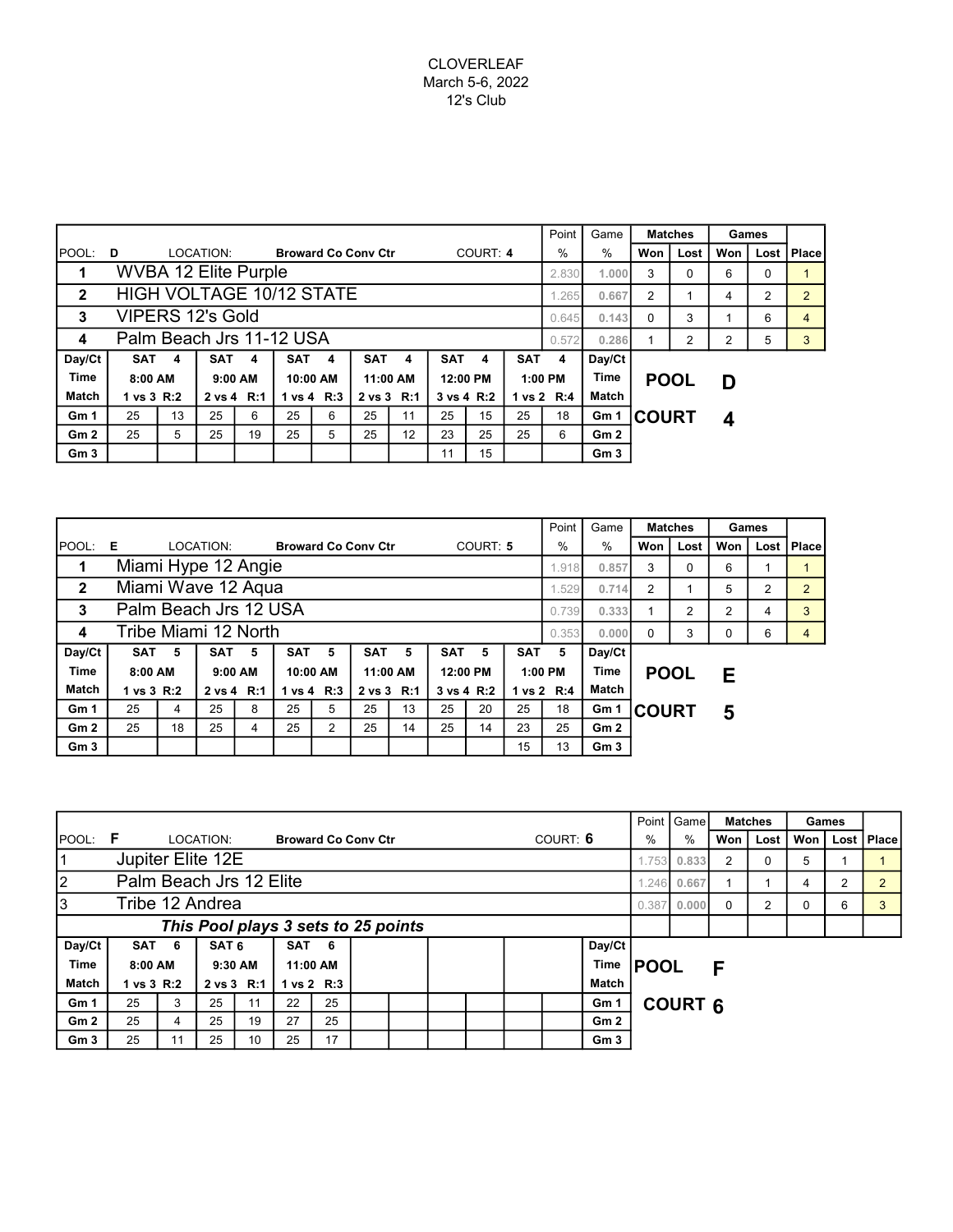## CLOVERLEAF March 5-6, 2022 12's Club

GOLD

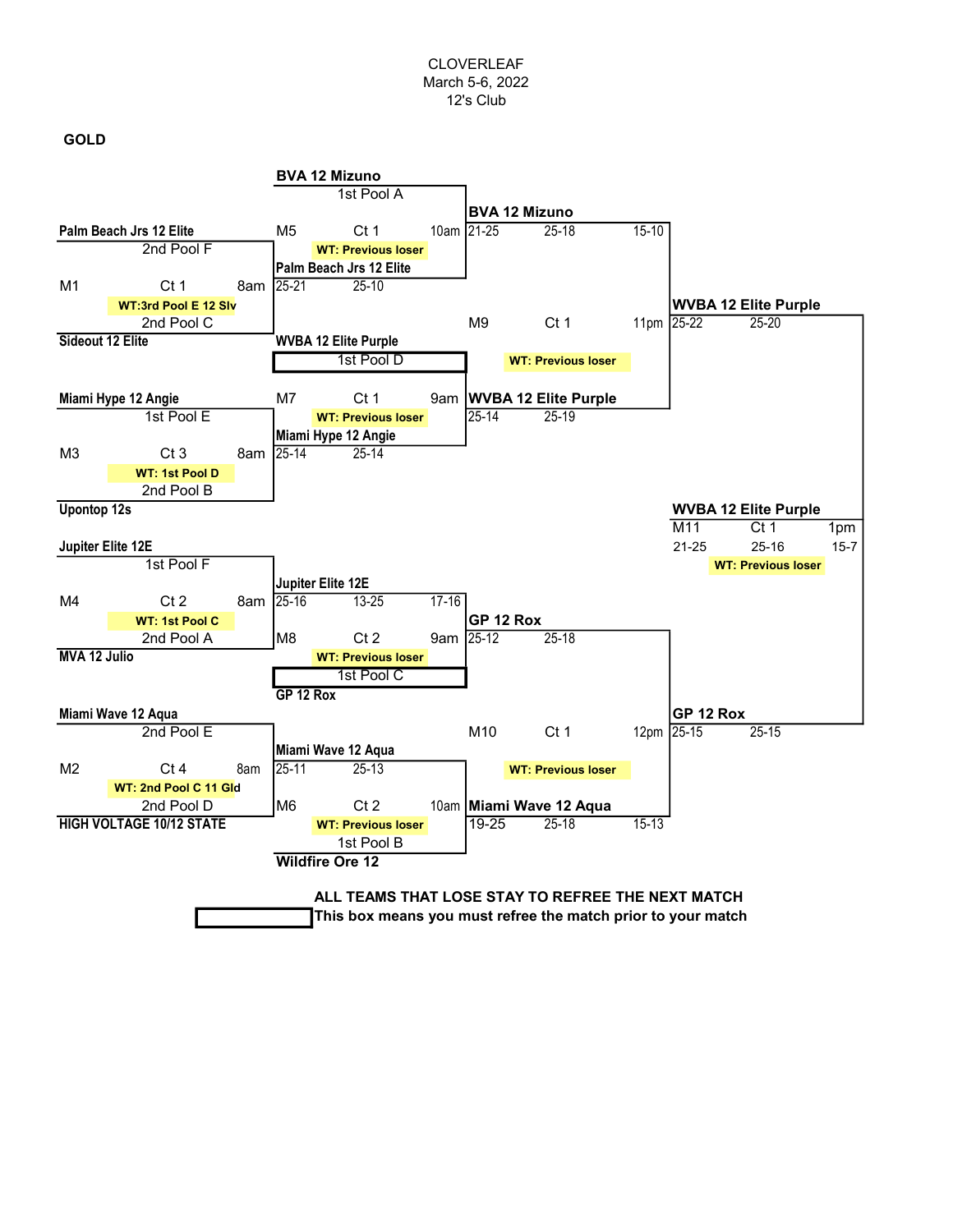## SILVER





ALL TEAMS THAT LOSE STAY TO REFREE THE NEXT MATCH This box means you must refree the match prior to your match